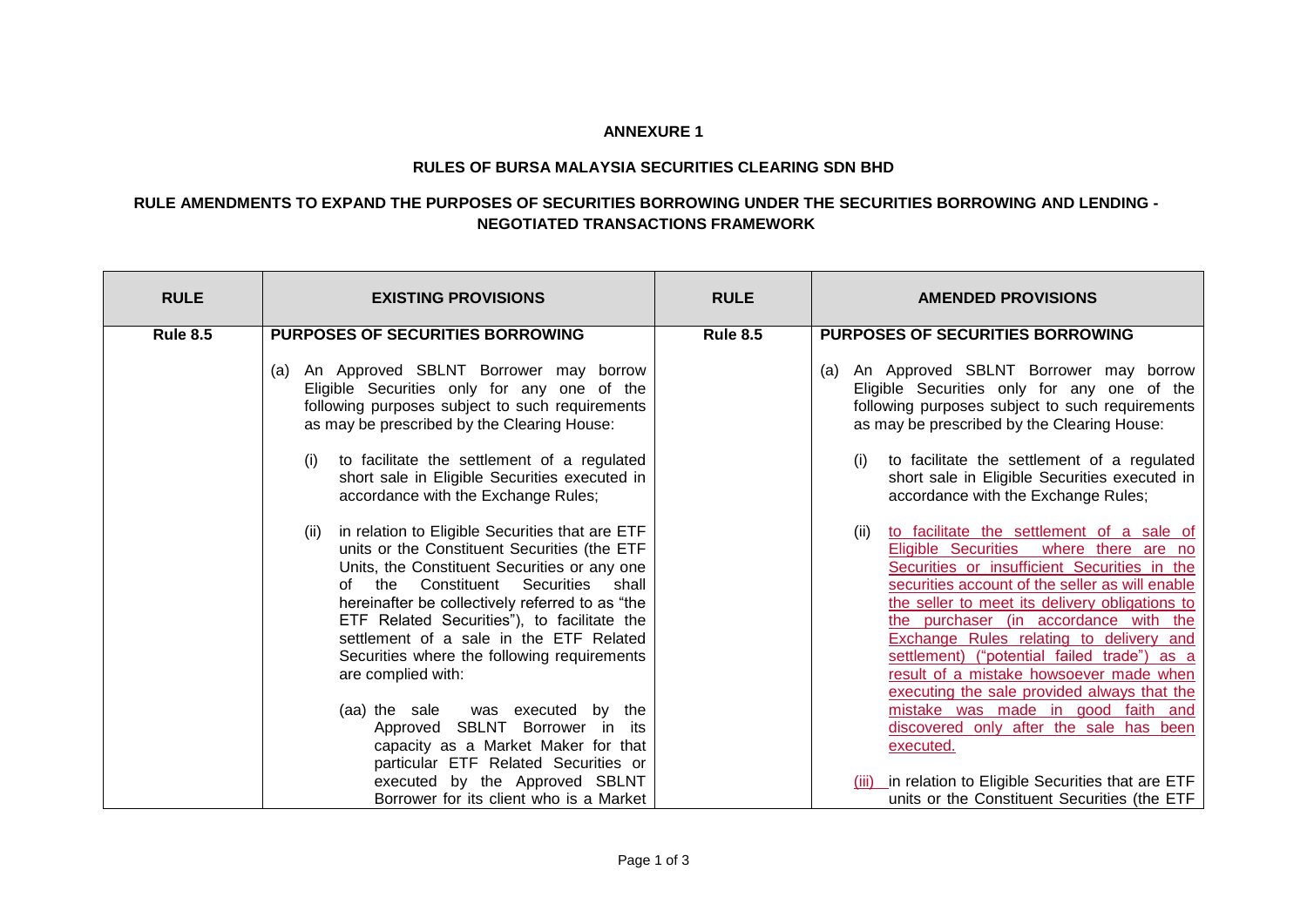| <b>RULE</b> | <b>EXISTING PROVISIONS</b>                                                                                                                                                                                                                                                                                                                                                                                                                                                                                                                                                                                                                                                                                                                                                                                                                                                                                                 | <b>RULE</b> | <b>AMENDED PROVISIONS</b>                                                                                                                                                                                                                                                                                                                                                                                                                                                                                                                                                                                                                                                                                                                                                                                                                                                                                                                                                                                                                                                                                                                                                                                                                                                                                                                        |
|-------------|----------------------------------------------------------------------------------------------------------------------------------------------------------------------------------------------------------------------------------------------------------------------------------------------------------------------------------------------------------------------------------------------------------------------------------------------------------------------------------------------------------------------------------------------------------------------------------------------------------------------------------------------------------------------------------------------------------------------------------------------------------------------------------------------------------------------------------------------------------------------------------------------------------------------------|-------------|--------------------------------------------------------------------------------------------------------------------------------------------------------------------------------------------------------------------------------------------------------------------------------------------------------------------------------------------------------------------------------------------------------------------------------------------------------------------------------------------------------------------------------------------------------------------------------------------------------------------------------------------------------------------------------------------------------------------------------------------------------------------------------------------------------------------------------------------------------------------------------------------------------------------------------------------------------------------------------------------------------------------------------------------------------------------------------------------------------------------------------------------------------------------------------------------------------------------------------------------------------------------------------------------------------------------------------------------------|
|             | Maker for that particular ETF Related<br>Securities; and<br>Approved SBLNT<br><b>Borrower</b><br>(bb) the<br>executed the sale as part of its<br>Permitted Short Selling activities or as<br>part of the Permitted Short Selling<br>activities of the Approved SBLNT<br>Borrower's client in accordance with<br>the rules on Permitted Short Selling as<br>contained in the Exchange Rules;<br>to onward lend the Loaned Securities<br>(iii)<br>provided that the participants in the onward<br>lending transaction comply with these Rules<br>and the Clearing House's requirements in<br>relation to Bursa SBL Transaction or SBL<br>Negotiated Transactions (as applicable),<br>including being approved as a Lender or<br>Lending Participant or an Approved SBLNT<br>Lender (as applicable); or<br>(iv) for such other purposes as may be<br>determined by the Clearing House in<br>consultation with the Commission. |             | Units, the Constituent Securities or any one<br>of the<br>Constituent<br>Securities<br>shall<br>hereinafter be collectively referred to as "the<br>ETF Related Securities"), to facilitate the<br>settlement of a sale in the ETF Related<br>Securities where the following requirements<br>are complied with:<br>(aa) the sale<br>was executed by the<br>Approved SBLNT Borrower in its<br>capacity as a Market Maker for that<br>particular ETF Related Securities or<br>executed by the Approved SBLNT<br>Borrower for its client who is a Market<br>Maker for that particular ETF Related<br>Securities; and<br>(bb) the Approved SBLNT<br>Borrower<br>executed the sale as part of its<br>Permitted Short Selling activities or as<br>part of the Permitted Short Selling<br>activities of the Approved SBLNT<br>Borrower's client in accordance with<br>the rules on Permitted Short Selling as<br>contained in the Exchange Rules;<br>(iiiv) to onward lend the Loaned Securities<br>provided that the participants in the onward<br>lending transaction comply with these Rules<br>and the Clearing House's requirements in<br>relation to Bursa SBL Transaction or SBL<br>Negotiated Transactions (as applicable),<br>including being approved as a Lender or<br>Lending Participant or an Approved SBLNT<br>Lender (as applicable); or |